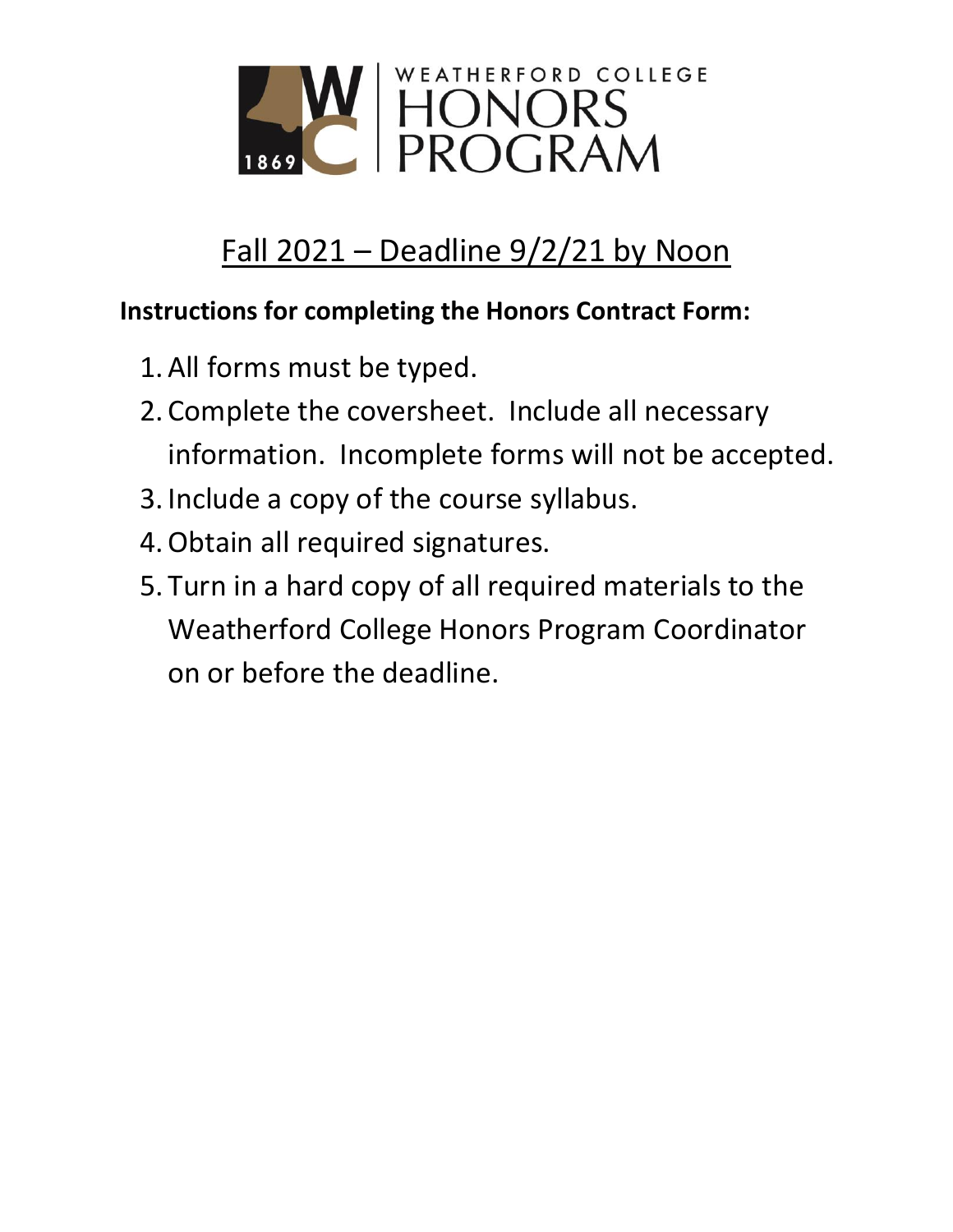

**Use this checklist to help you complete your contract proposal:**

| <b>Fully completed coversheet</b> |  |
|-----------------------------------|--|
| Copy of course syllabus           |  |
| Research proposal                 |  |
| All necessary signatures          |  |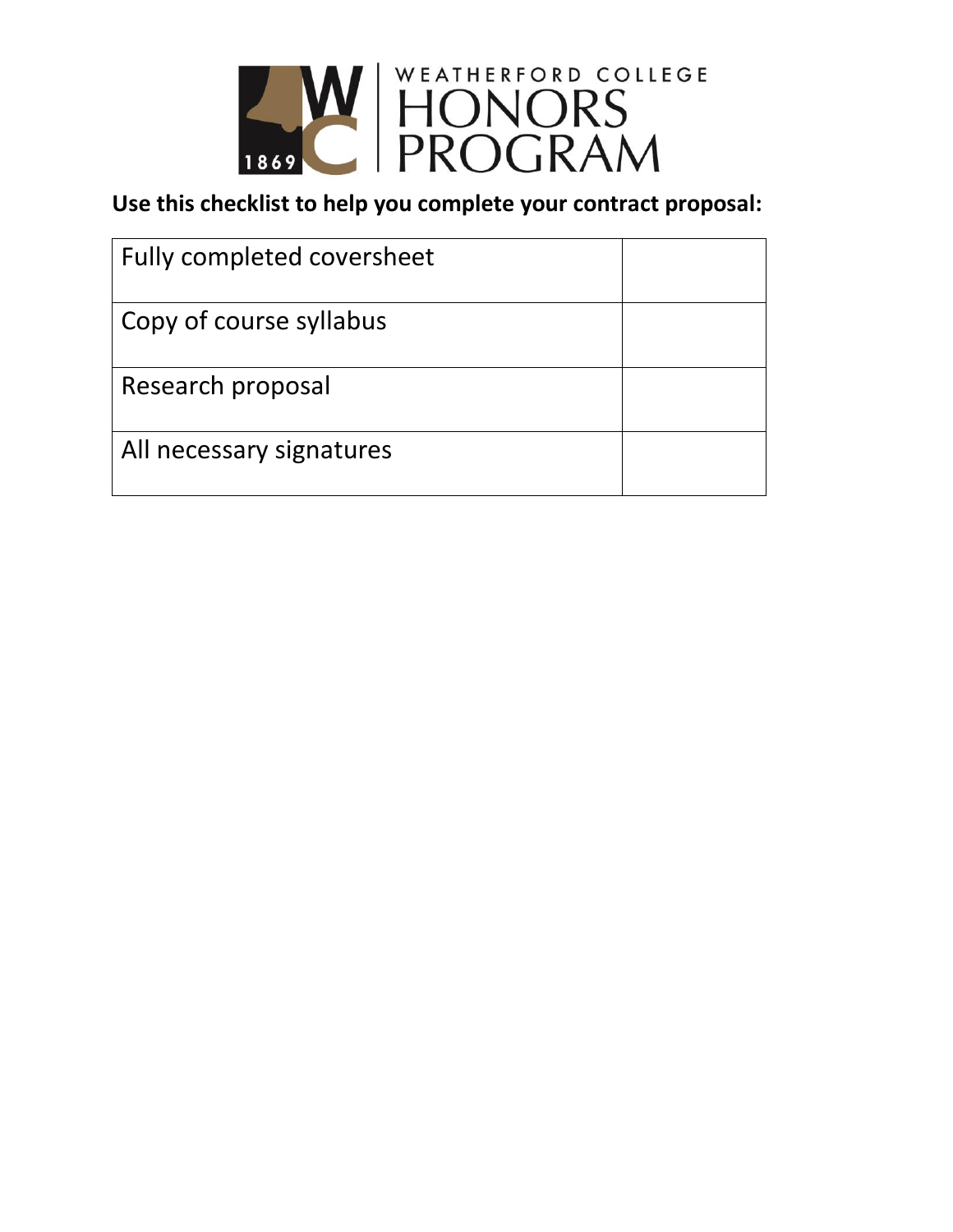

### **Contract Proposal Coversheet**

#### **Student Information**

**Name:**

**Weatherford College Student ID:**

**Weatherford College Student Email:** 

**Phone Number:**

#### **Faculty Information**

**Professor's Name:**

**Professor's Email:**

#### **Course Information**

**Course Name:**

**Course Number (including section):**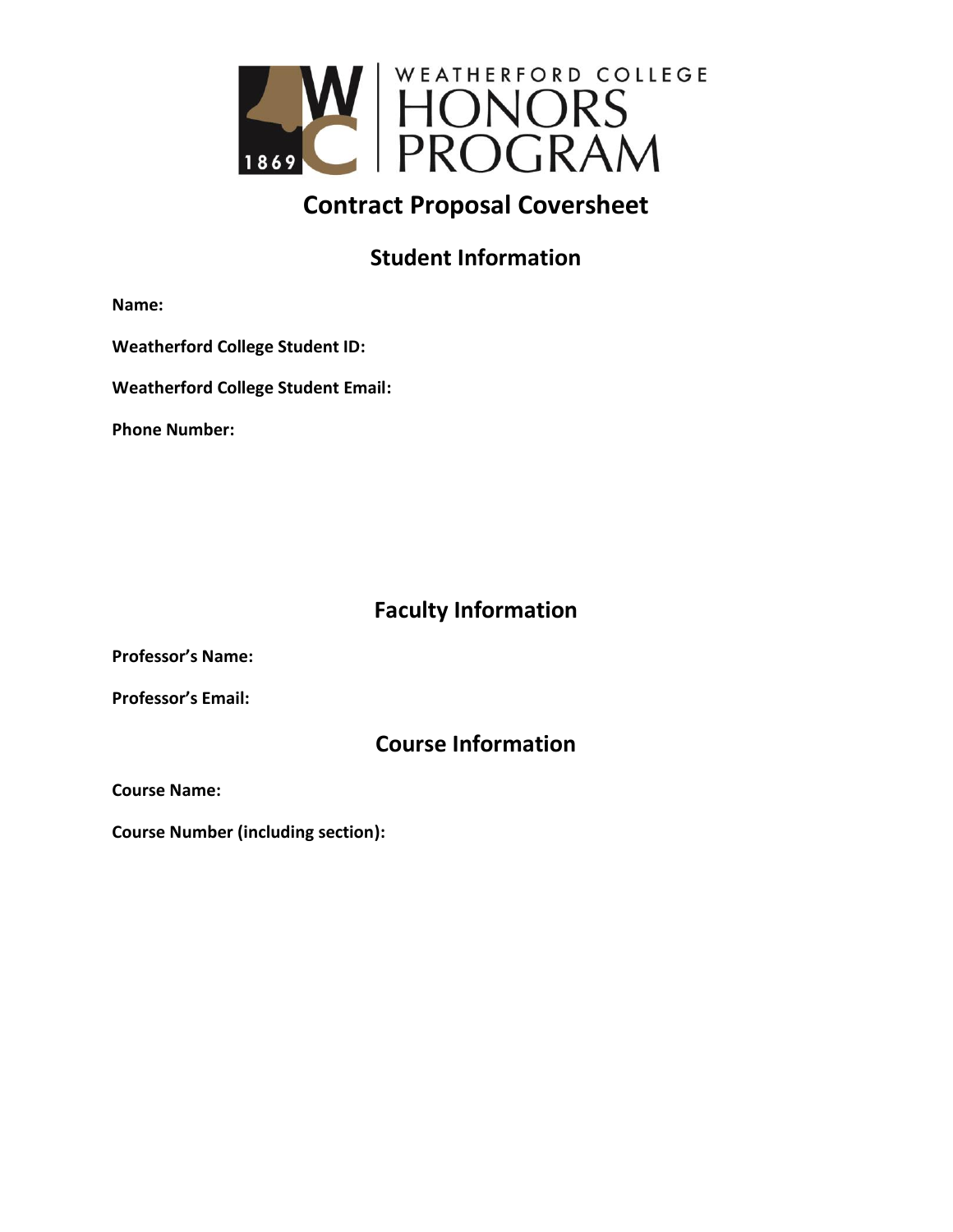

**Honors Project Information**

**Honors Project Title:** 

**Proposal: (Please use this space to provide a description of your project. Include your thesis statement or hypothesis. Describe your research in as much detail as possible including the types of sources that you intend to use and/ or the research that you will be pursuing. Explain what your deliverables will be (e.g. research paper, creative performance, experiment, etc.). Be as descriptive as possible—this will help the vetting committees when considering your proposal.) Minimum 500 words-Maximum 1,000**